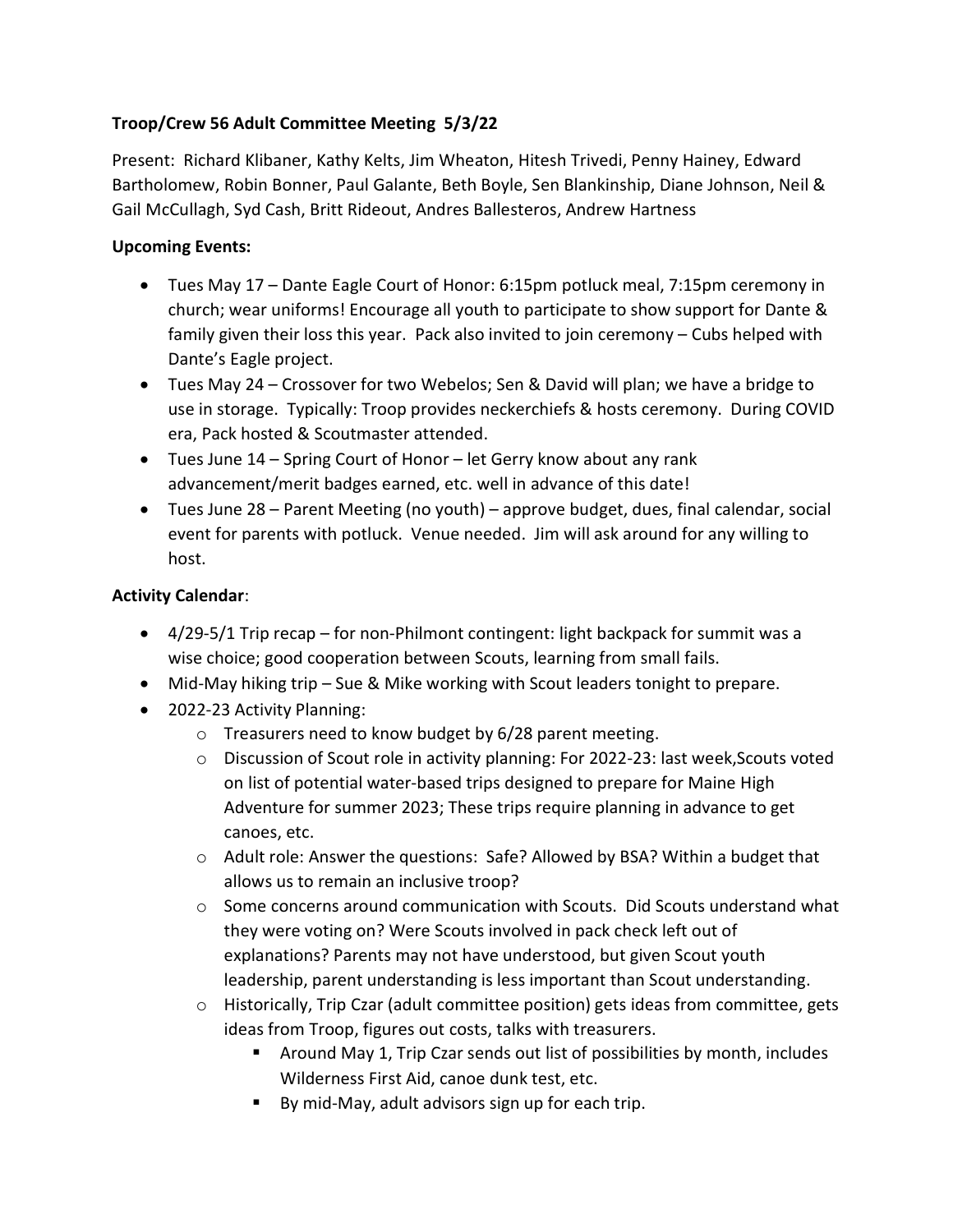- **Then Scouts vote.**
- This year trip planning by Scoutmaster who cannot come to Committee meetings. May need to rethink this set-up.
- o This year, Scouts had brainstormed many trip ideas but the step of presenting to committee did not happen. Only canoe trips were presented to Scouts last week which dampened Scout enthusiasm. But were those just the trips that needed more planning? Other comments:
	- All warm weather trips for 2022-23 are canoeing. Are 4 canoe trips needed to prepare for Maine High Adventure?
	- Should we consider other high adventure experiences like Sea Base? Or other activities like National or MA state jamboree? Council camporee?
		- Which of these activities are troop activities, and which activities Council plans that individual Scouts can attend?
		- When thinking about council & national level opportunities, Troop can make sure summer camp & our trips do not overlap with Order of Arrow or National Jamboree, etc.
- o Key Four will meet and review trip plans; bring issues to Patrol Leader Council
	- Suggestion to present budget parameters to Troop or PLC so youth are involved in the financial planning for trips?
- $\circ$  Part of planning: including Cubs in trips; suggestion for crossover earlier in the year so new Scouts join spring trips & participate in planning for the next year
- Financial
	- o Trust will cover Woodbadge for adults who participated.
	- o Spring Trashbag Fundraiser in progress. Orders and payment due next Tues 5/10/22.
- 2022 Philmont affected by wildfires? Our troop chose a Northern route, currently fire is in Southern area. Philmont uses portions of ranch that are not affected by fire.
- **2022 Summer Camp**  $-7$  Scouts; too small to break into patrols, and this group is gelling on other trips; 12-14 year olds.
- Recruitment a prospective Scout will be joining meeting next week.
- Special Needs & Scouting: For Scout with a disability/neurodiversity, BSA eliminates age requirement for rank advancement; Bennett is adult, must tent separately because 2 yrs+ older than other Scouts, but has been granted permission by council to continue in Scouting.
	- o If questions arise, please help younger Scouts understand that age extension for Scouts with special needs is part of the Scouting program.
	- $\circ$  Kathy is available to help if anyone else wants to go through the application process for a special needs age extension.
- **•** Training:
	- o Woodbadge: for adults, excellent leadership training AND fun!